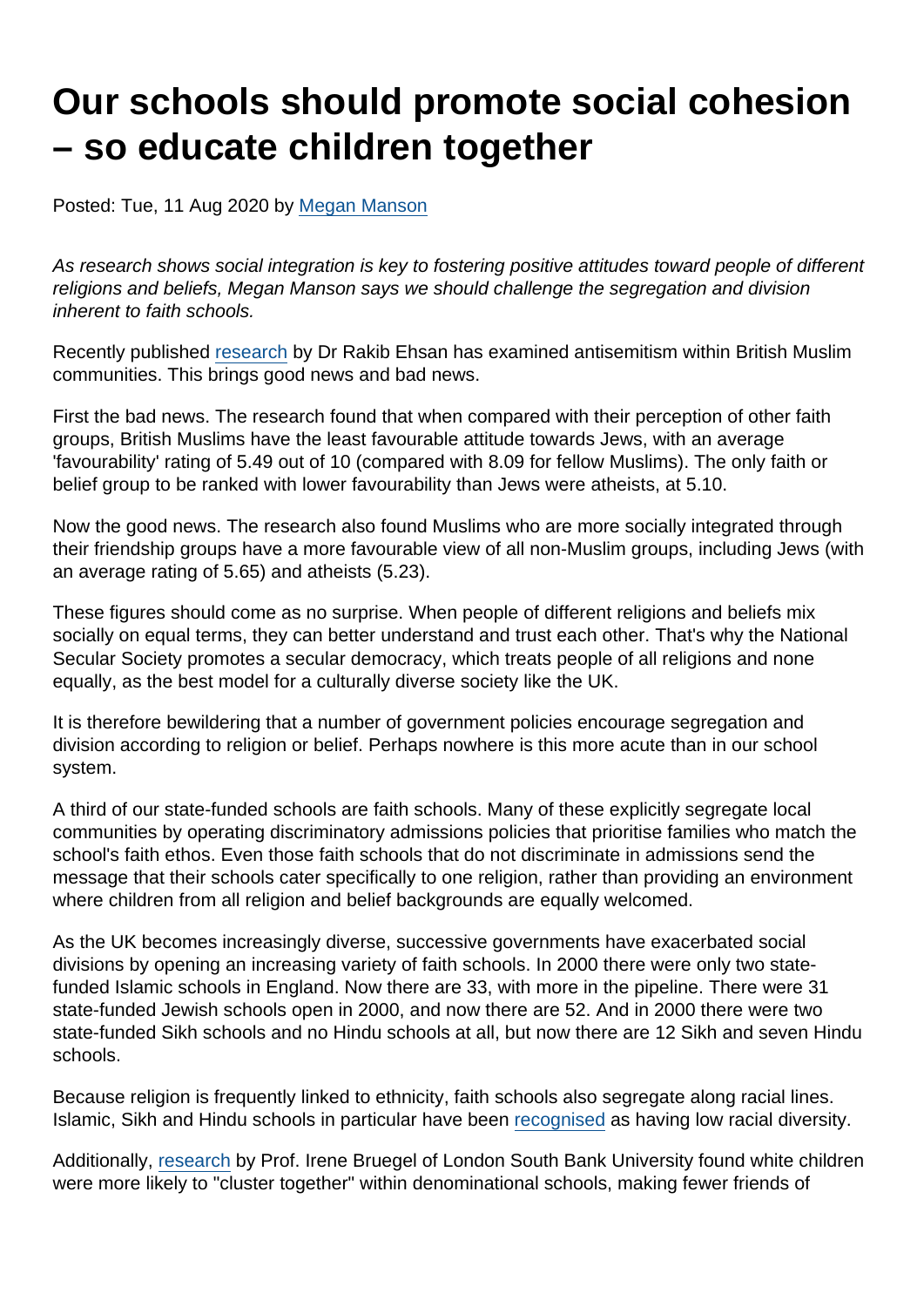different ethnicities than at schools without a religious character.

The same study found that the positive benefits of attending a primary school with a mix of children from different ethnic and religion or belief backgrounds extend into the early years of secondary school. These children were more likely to make new friends from different backgrounds, and were more aware of racial discrimination.

The benefits even reached their parents, who "learn to respect people from other backgrounds as a result of their children's experiences".

It is interesting to note that the children in non-denominational secondary schools involved in the study were largely opposed to faith schools. One child said they thought faith schools are "out of order" because they single out "only one group and the rest get kicked out". Another said they weren't a good idea because "you don't get to mix with other cultures, which means you don't learn about different cultures".

In more recent years, the government has talked much about the importance of social cohesion, but has failed to address the elephant in the room: the faith schools splitting communities apart. In 2018, its Integrated Communities Strategy green paper [expressly backed](https://www.secularism.org.uk/news/2018/06/nss-says-integration-efforts-should-focus-on-common-citizenship) faith schools, despite saying new schools "should be inclusive and promote community cohesion".

Instead it promoted schools linking programmes between pupils from local schools of different faiths, or no faith. These [programmes](https://thelinkingnetwork.org.uk/what-we-do/school-linking/) resemble 'exchange programmes' between schools from different countries – the pupils exchange photographs and details about themselves, and finally meet at a "neutral venue" to do classes or activities together.

It seems strange that children living in the same country, let alone the same town, require this kind of 'cultural exchange' programme to get to know each other. While well-intended, these programmes do little more than putting a sticking plaster on the issue, rather than treating the underlying problem of having segregated schools in the first place.

In fact, one case in Prof. Bruegel's research suggested primary school twinning "had little effect on white children's attitudes" and instead fuelled "their community's sense of losing out on investment". Bruegel concluded that "day-to-day contact between children who can more easily see each other as equals has far more chance of breaking down barriers between communities, than school twinning and sporting encounters". The two-thirds of our schools that have no religious designation do that just fine.

Dr Ehsan's latest findings on the importance of social integration, and the dangers of segregation, should serve as a wake-up call to politicians and policy-makers. If we are to promote harmonious relationships between people of different religions and beliefs, we must take the bold, brave step of challenging faith groups who wish to use our school system to further their religious agendas.

Image: Rawpixel.com/Shutterstock.com.

#### Megan Manson

Megan Manson is the head of campaigns at the National Secular Society. The views expressed in our blogs are those of the author and do not necessarily represent the views of the NSS.